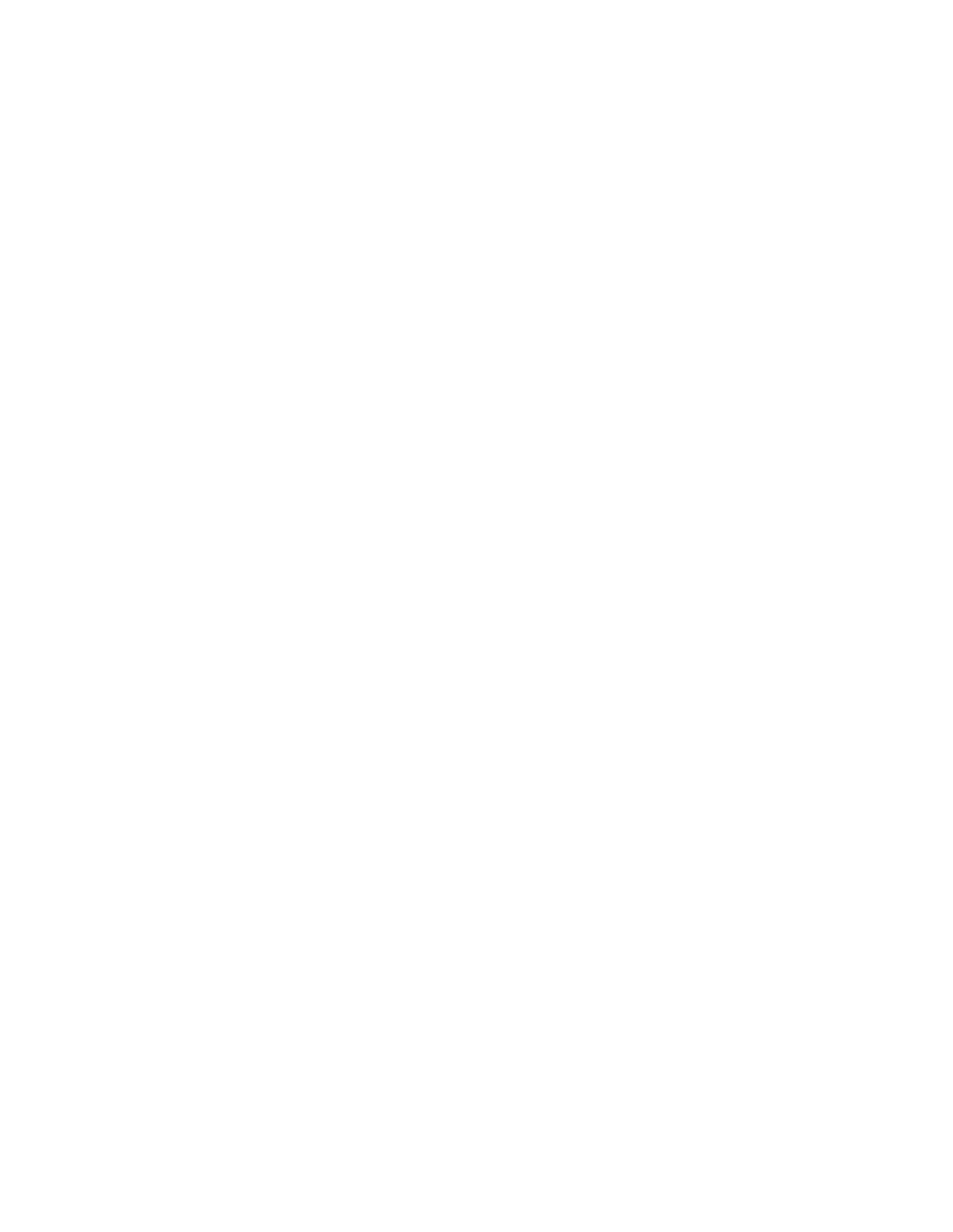## **SECTION 15331 VITRIFIED CLAY SEWER PIPE (BELL & SPIGOT)**

## <span id="page-2-0"></span>**PART 1 - GENERAL**

## <span id="page-2-1"></span>1.01 REQUIREMENT

Under this specification, the Contractor shall be required to furnish, deliver, unload and string within the time specified in the Contract Documents, the vitrified clay sewer pipe as specified on the Bidding Sheets, shown on the Contract Drawings, and described in these specifications.

## <span id="page-2-2"></span>1.02 MEASUREMENT AND PAYMENT

Payment for quantities of pipe will be made at the unit prices as stated on the Bidding Sheets or order-to-do-work; or shall be included with the cost of furnishing and installing sewer pipe, where so stated on the Bidding Sheets.

## <span id="page-2-3"></span>**PART 2 - PRODUCTS**

#### <span id="page-2-4"></span>2.01 PIPE DESIGN

All pipe and plastic gasket joints shall be made in strict conformance with all requirements of the latest revision of ASTM C700, ASTM C425, and to the requirements of these specifications. All pipe shall be high strength vitrified clay pipe conforming to the requirements of Section 207-8 of the Standard Specifications For Public Works Construction, 1991 Edition. All pipe shall be manufactured and tested in the United States.

All pipe and joints manufactured under these specifications shall be suitable for the conveyance of sewage. All joint materials shall have a strong, permanent bond to the pipe.

#### <span id="page-2-5"></span>2.02 TOLERANCES

Tolerances shall conform to the latest revision of ASTM C 700, Standard Specifications for Vitrified Clay Pipe, Extra Strength, Standard Strength, and Perforated, and the Standard Specifications for Public Works Construction, section 207-8. Where the two standards are not in agreement, pipe will conform to the more restrictive requirement.

#### <span id="page-2-6"></span>**PART 3 - EXECUTION**

#### <span id="page-2-7"></span>3.01 INSPECTION

The Engineer or his authorized representative shall at all times have the right to inspect the work and the materials.

#### **END OF SECTION 15331**